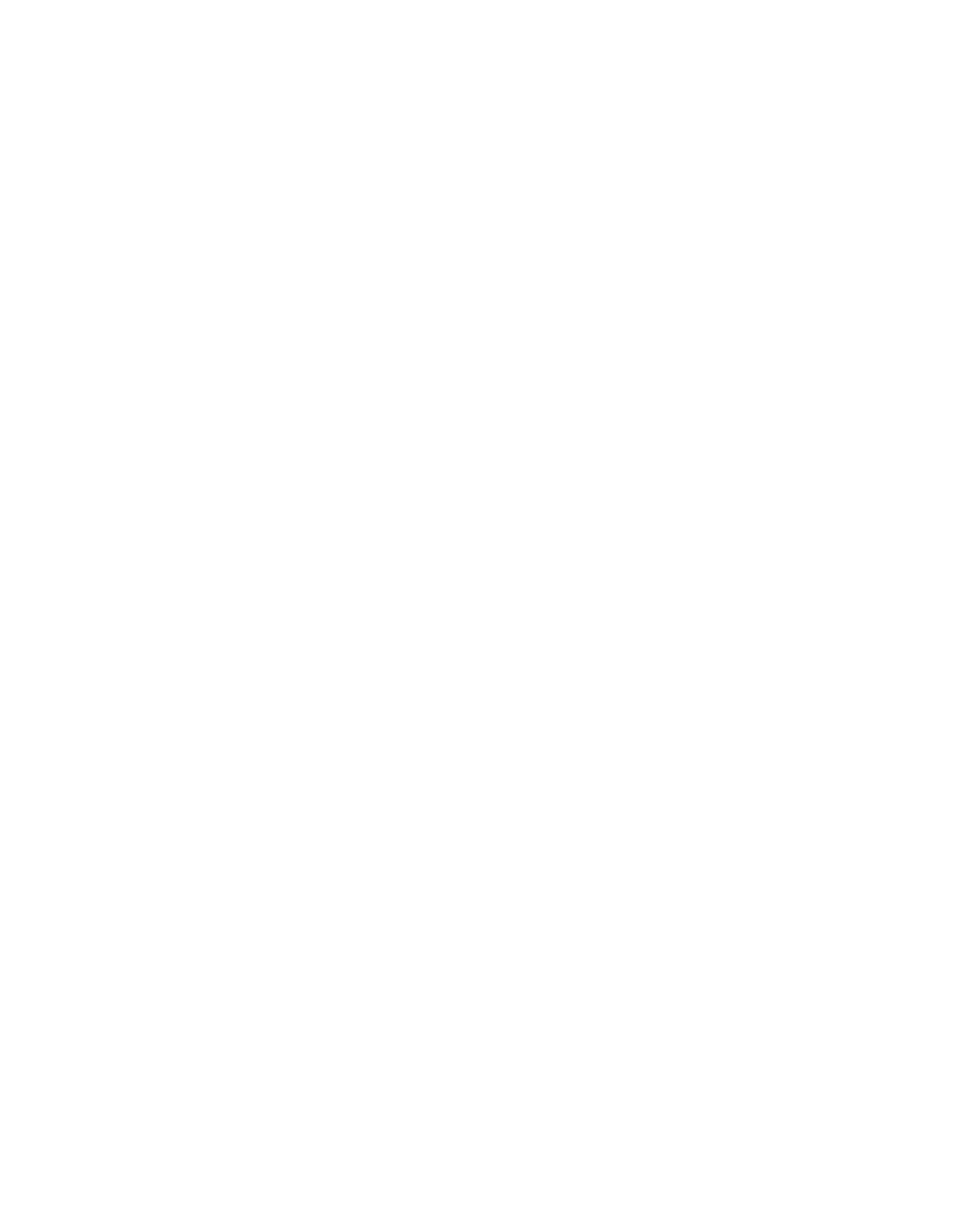No. R. 370

20 March 2003

#### STANDARDS ACT, 1993

### COMPULSORY SPECIFICATION FOR BREATHING APPARATUS

I, Alexander Erwin, Minister of Trade and Industry, hereby under Section 22 of the Standards Act, 1993 (Act No. 29 of 1993), and on the recommendation of the Council of the South African Bureau of Standards, withdraw the compulsory specification for breathing apparatus as published by Government Notice No. R2250 (Government Gazette No. 12751) of 21 September 1990. and declare the specification for breathing apparatus as set out in the Schedule to be a compulsory specification, with effect from the date two (2) months after the date of publication of this notice.

A. ERWIN Minister of Trade and Industry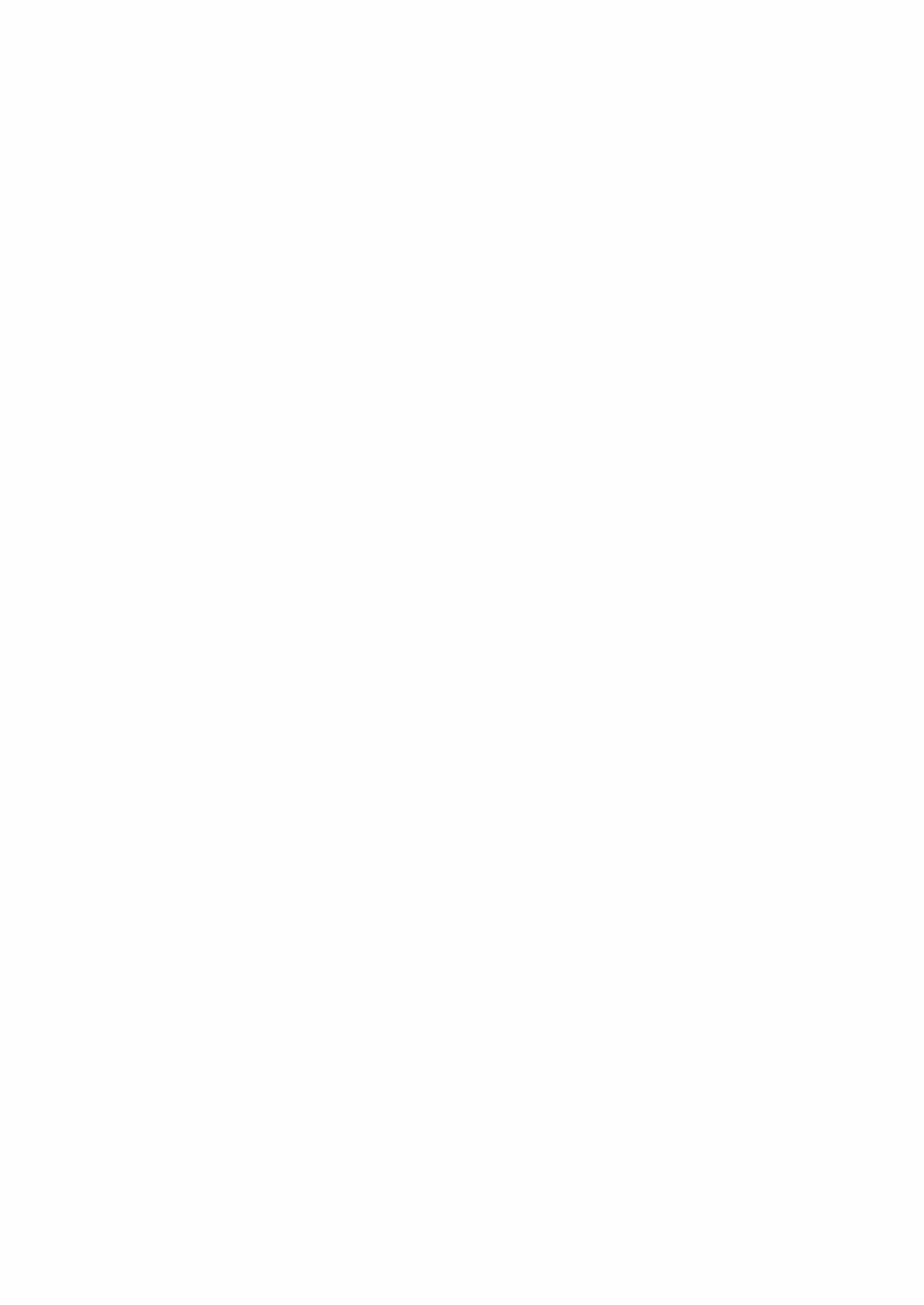# **SCHEDULE**

# COMPULSORY SPECIFICATION FOR BREATHING APPARATUS

## 1 Scope

- 1.1 This specification covers the following types of breathing apparatus for personal respiratory protection:
- a) self-contained open-circuit compressed-air type;
- b) fresh-air hose for use with full face mask, half mask or mouthpiece assembly;
- c) compressed-air line with full face mask, half mask or mouthpiece assembly;
- d) compressed-air line or powered fresh-air hose, incorporating hood for abrasive blasting;
- e) closed-circuit type;
- f) compressed oxygen type;
- g) closed-circuit type that comprises
	- 1) a compressed oxygen type, or
	- 2) chemical oxygen type;
- h) escape type;
- i) closed-circuit compressed oxygen type for special use;
- j) powered fresh-air hose, incorporating hood;
- k) compressed-air line, incorporating hood;
- I) open-circuit compressed-air type with full mask or mouthpiece; and
- m) open-circuit compressed-air type, incorporating hood.

1.2 This specification covers the design classification of breathing apparatus and the environments in which these devices are to be used.

- 1.3 This specification also covers the following details:
- a) connections between gas cylinder valves and gas cylinders;
- b) threaded connections between the gas cylinder valve and the pressure reducer for devices that contain oxygen;
- c) oxygen and nitrogen or breathable air; and
- d) dimensions and tolerances for connections.
- 1.4 This specification does not cover self-contained self-rescue apparatus of the type covered in SABS 1737:2001, Body-worn escape type breathing apparatus.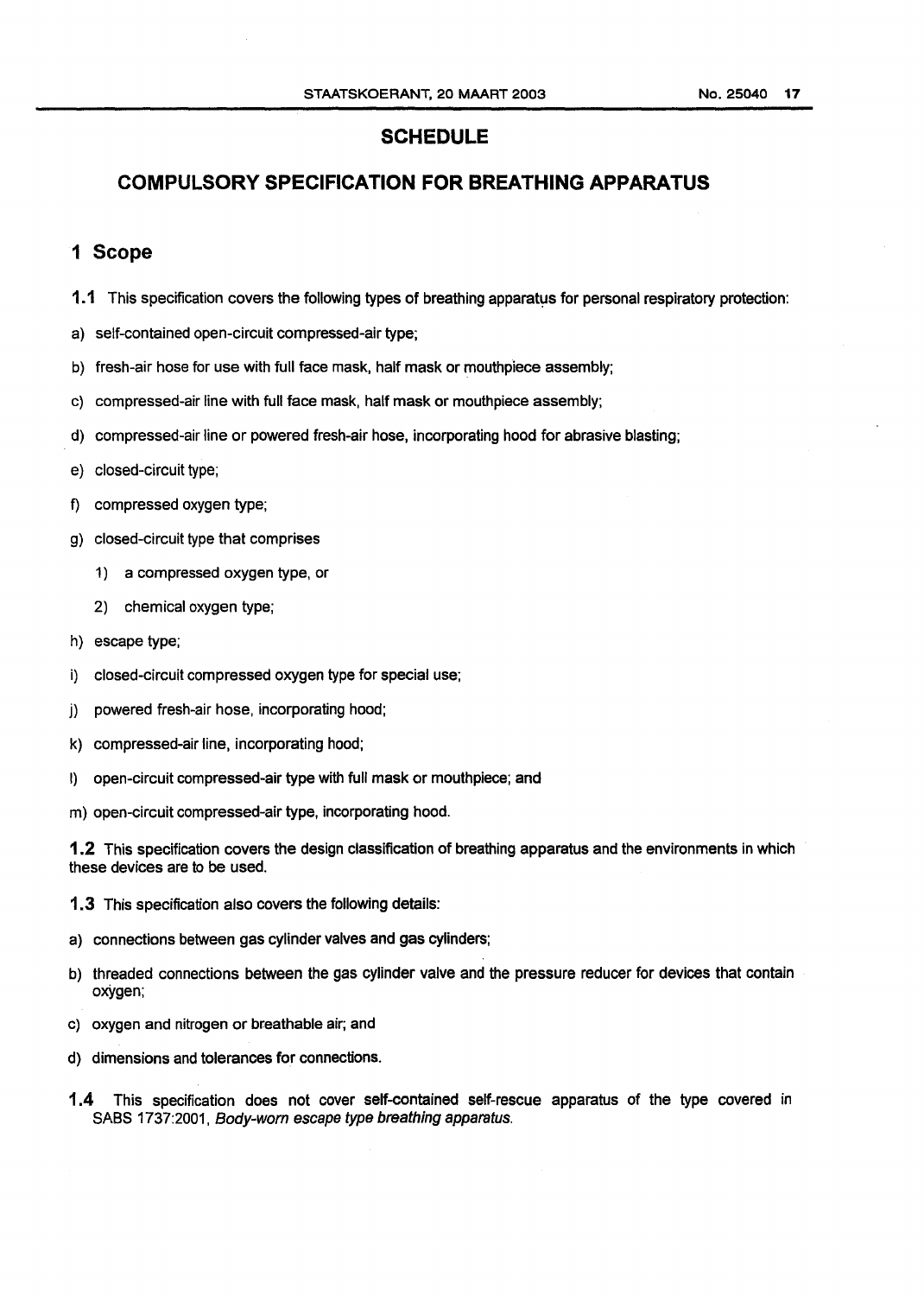$\hat{\boldsymbol{\theta}}$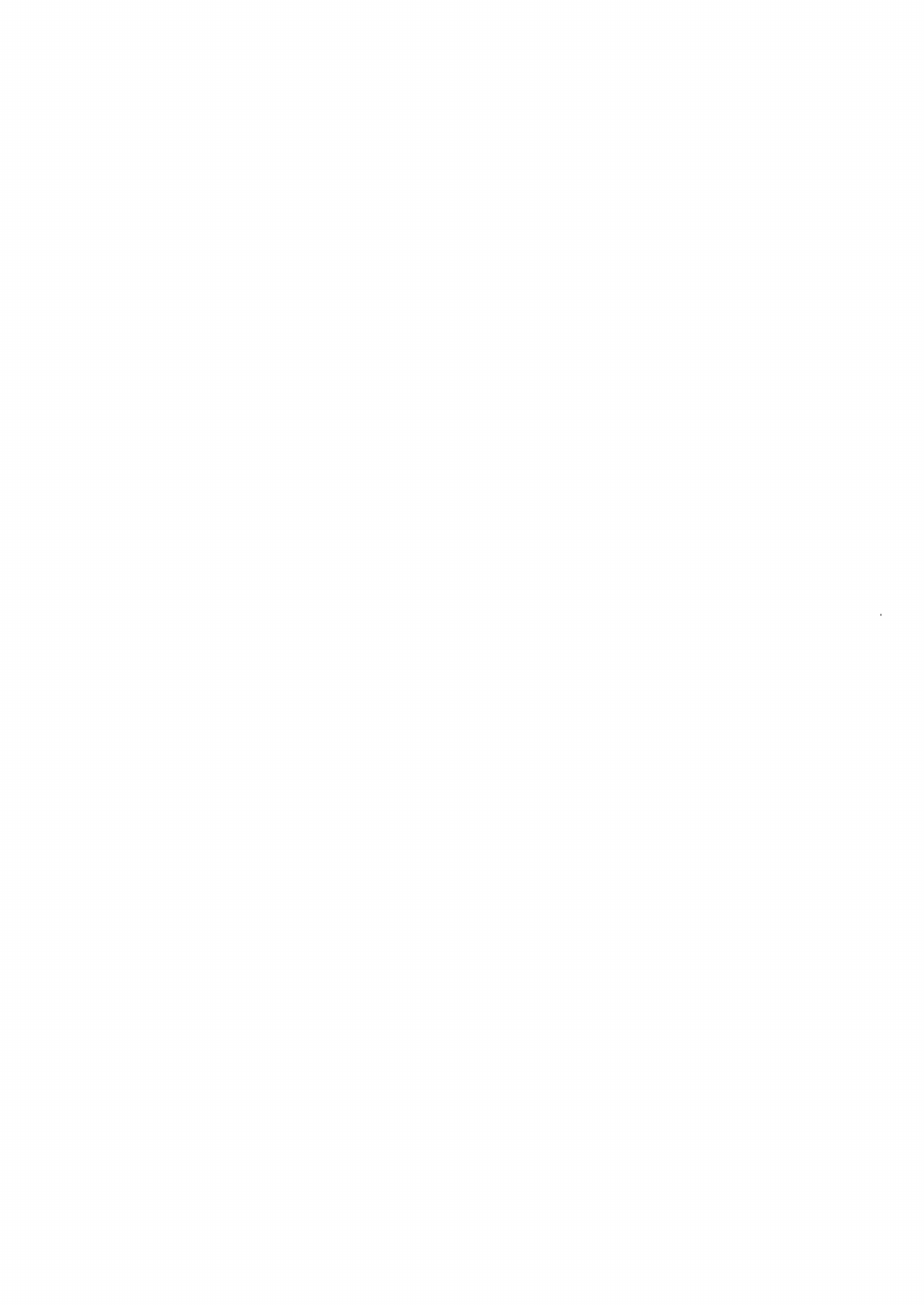**1.5** This specification does not cover devices intended for use in diving applications.

# 2 Definitions

For the purposes of this specification, the following definitions apply:

#### 2.1

#### breathing apparatus

device intended to supply the wearer with a source of breathable air which is isolated from the wearer's immediate environment

#### 2.2

## closed-circuit escape breathing apparatus

apparatus that allows the wearer to rebreathe exhaled air after carbon dioxide concentration has been effectively reduced and oxygen concentration has been enriched. Is used either with a full face mask or with a mouthpiece and noseclip. Is primarily intended to be used for escape from hazardous atmospheres

#### 2.3

#### closed-circult self-contained breathing apparatus

apparatus that allows the wearer to rebreathe exhaled air after carbon dioxide concentration has been effectively reduced and the oxygen concentration has been enriched. Is used either with a full face mask or with a mouthpiece and noseclip

#### 2.4

#### compressed-air line apparatus

apparatus that supplies the wearer with air from a source of compressed air

#### 2.5

#### escape breathing apparatus

simple short-duration self-contained apparatus intended primarily to be used for escape from hazardous atmospheres

#### 2.6

#### fresh-air hose apparatus

apparatus that supplies the wearer with air drawn from a fresh air source with or without the assistance of a blower

#### 2.7

#### open-circuit self-contained breathing apparatus

apparatus in which compressed air, carried in cylinders, is fed through a demand valve and a breathing tube to a full mask and exhaled air passes through a non-return valve to the atmosphere

#### 2.8

#### respirator

device worn over the nose or mouth (or both), intended to protect the wearer from contaminated air by filtering the outside air before it is inhaled

# 3 Requirements

#### 3.1 General requirements

A breathing apparatus shall be so designed and constructed that it can supply the wearer with a source of breathable air which is clean, at the desired temperature and is isolated from the wearer's immediate environment.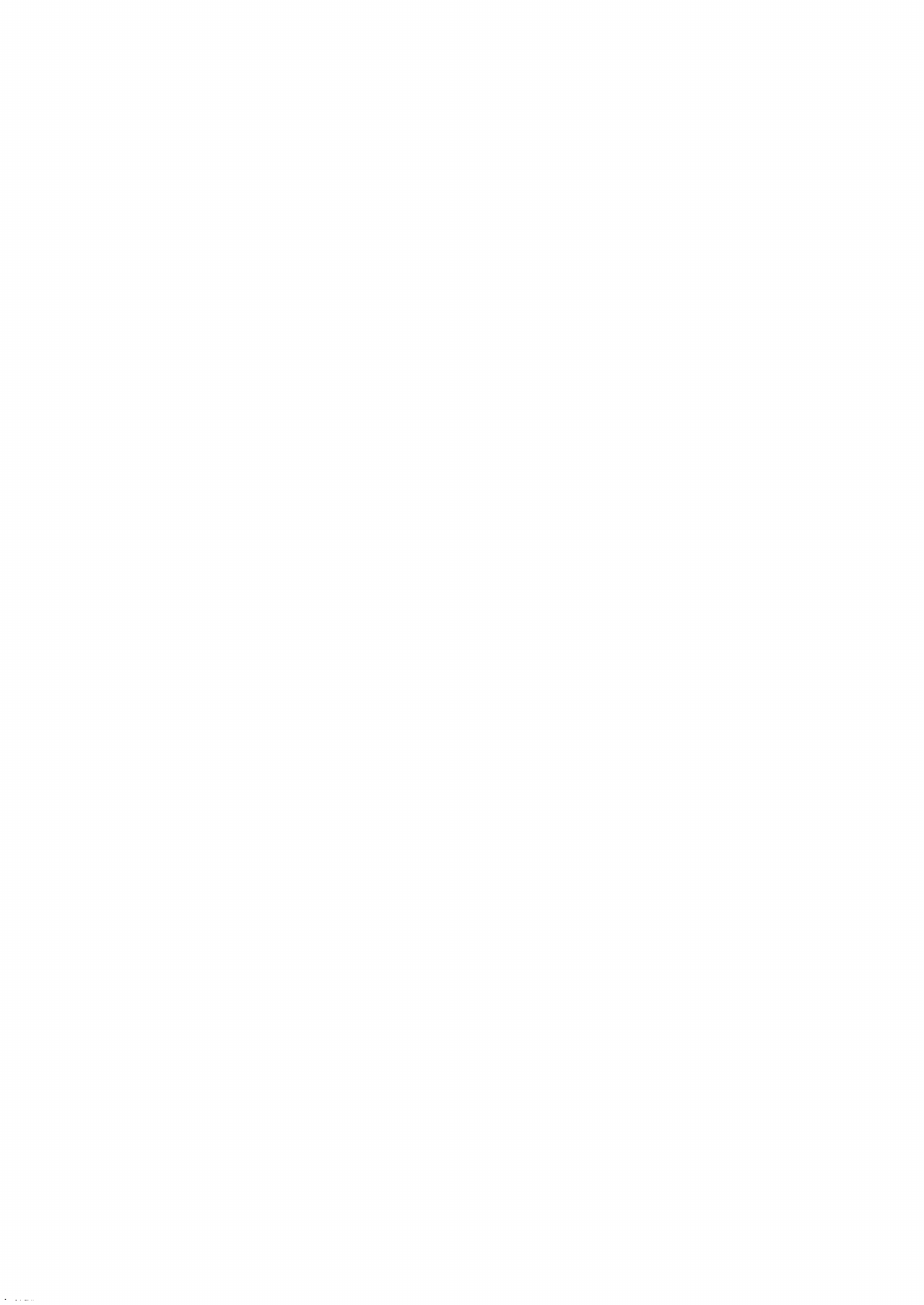## 3.2 Inhalation air temperature

In all the standards referred to in 3.3, where reference is made to the temperature of the inhaled gas when the breathing apparatus is tested at a flow rate of  $35$   $\ell$ /min, the temperature of the inhaled gas shall not exceed 75 °C (not 60 °C as given in 5.16.5 of SABS EN 401:1993, Respiratory protective devices for selfrescue - Self-contained closed-circuit breathing apparatus - Chemical oxygen (KO2) escape apparatus -Requirements, testing, marking, and in 6.17.5 of SASS EN 1061:1996, Respiratory protective devices for self-rescue - Self-contained closed-circuit breathing apparatus - Chemical oxygen (NaClO<sub>3</sub>) escape apparatus - Requirements, testing, marking).

## 3.3 Particular requirements

3.3.1 Respiratory protective devices shall comply with the following standards:

- a) SABS EN 132:1998, Respiratory protective devices Definitions of terms and pictograms;
- b) SABS EN 133:1990, Respiratory protective devices Classification;
- c) SABS EN 134:1998, Respiratory protective devices Nomenclature of components; and

d) SABS EN 135:1998, Respiratory protective devices - List of equivalent terms.

3.3.2 Self-contained open-circuit compressed-air breathing apparatus shall comply with SASS EN 137:1993, Respiratory protective devices - Self-contained open-circuit compressed air breathing apparatus -Requirements, testing, marking.

3.3.3 Fresh-air hose breathing apparatus shall comply with SABS EN 138:1994, Respiratory protective devices - Fresh air hose breathing apparatus for use with full face mask, half mask or mouthpiece assembly - Requirements, testing, marking.

3.3.4 Compressed-air line breathing apparatus shall comply with SABS EN 139:1994, Respiratory protective devices - Compressed air line breathing apparatus for use with a full face mask, half mask or a mouthpiece assembly - Requirements, testing, marking, and with SABS EN 270:1994, Respiratory protective devices - Compressed air line breathing apparatus incorporating a hood - Requirements, testing, marking.

3.3.5 Gas cylinder valves shall comply with SABS EN 144-1:1991, Respiratory protective devices - Gas cylinder valves - Thread connection for insert connector, and with SABS EN 144-2:1998, Respiratory protective devices - Gas cylinder valves - Outlet connections.

3.3.6 Self-contained closed-circuit breathing apparatus, compressed oxygen type, shall comply with SASS EN 145:1997, Respiratory protective devices - Self-contained closed-circuit breathing apparatus compressed oxygen or compressed oxygen-nitrogen type - Requirements, testing, marking, and with SABS EN 145-2:1992, Respiratory protective devices - Self-contained closed-circuit compressed oxygen breathing apparatus for special use - Safety requirements, testing, marking.

3.3.7 Powered fresh-air hose breathing apparatus shall comply with SABS EN 269:1994, Respiratory protective devices - Powered fresh air hose breathing apparatus incorporating a hood - Requirements, testing, marking.

3.3.8 Compressed-air line or powered fresh-air hose breathing apparatus (for use in abrasive blasting operations ) shall comply with SASS EN 271:1995, Respiratory protective devices - Compressed air line or powered fresh air hose breathing apparatus incorporating a hood for use in abrasive blasting operations - Requirements, testing, marking.